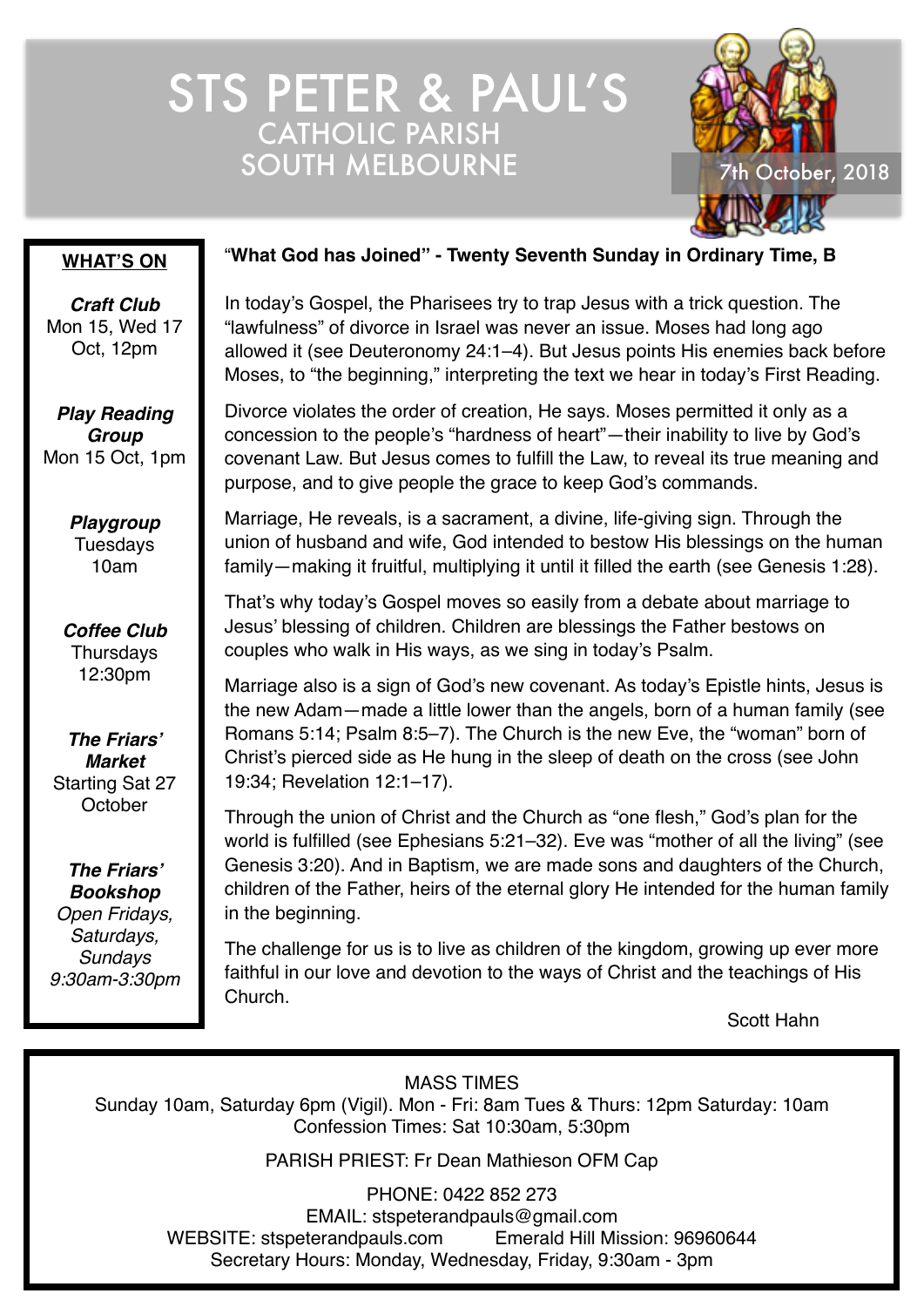#### *Please remember in your prayers and Masses the following people who are ill:*

Sr. Annunciata Fcj, Pauline O'Hara, Valda Hogan, Flo O'Hara, Sr. Joyce Stewart, Celestine Ressia, Peter Wood, Vandersman Family, Joanne Kilmer, Liliana Bobadilla, Ruby Roxas, Eunice Costa, Richard Fennessy, Robin Advill, Eunice Costa, Giovanna Santarossa, James Burnes, James Watkins, Bonnie Breen, Maurita Carlisle, Jeff Martin, Naomi McSweeney, Mary Quirke, Ilse Miranda, Neil Baker, Helen Keighery, Aiden Catherall.



#### **MEN'S BREAKFAST**

The next Men's Breakfast will be next Saturday morning. We'd love some extra hands to help work on a special project. Saturday 13th October, from 10:30am.



#### **THE CRAFT CLUB**

The next sessions will be on this **Monday 15th and Wednesday 17th October, from 12pm.** All are welcome. Lots of crafts are involved, including card making and ideas for gifts.



#### **PLAY READING**

The next gathering of the play reading group will be on **Monday 15th October**, 1pm (in the Bookshop). Enquiries - Annie 0423741790, Geraldine 0419115565



#### **WINTER WARMER**

The last of our 'Winter' Warmer talks (and dinner) will be held on Wednesday October 24th and our speaker will be John Bowman. John is a County Court judge and the Chairman of the Racing Appeals Disciplinary Board